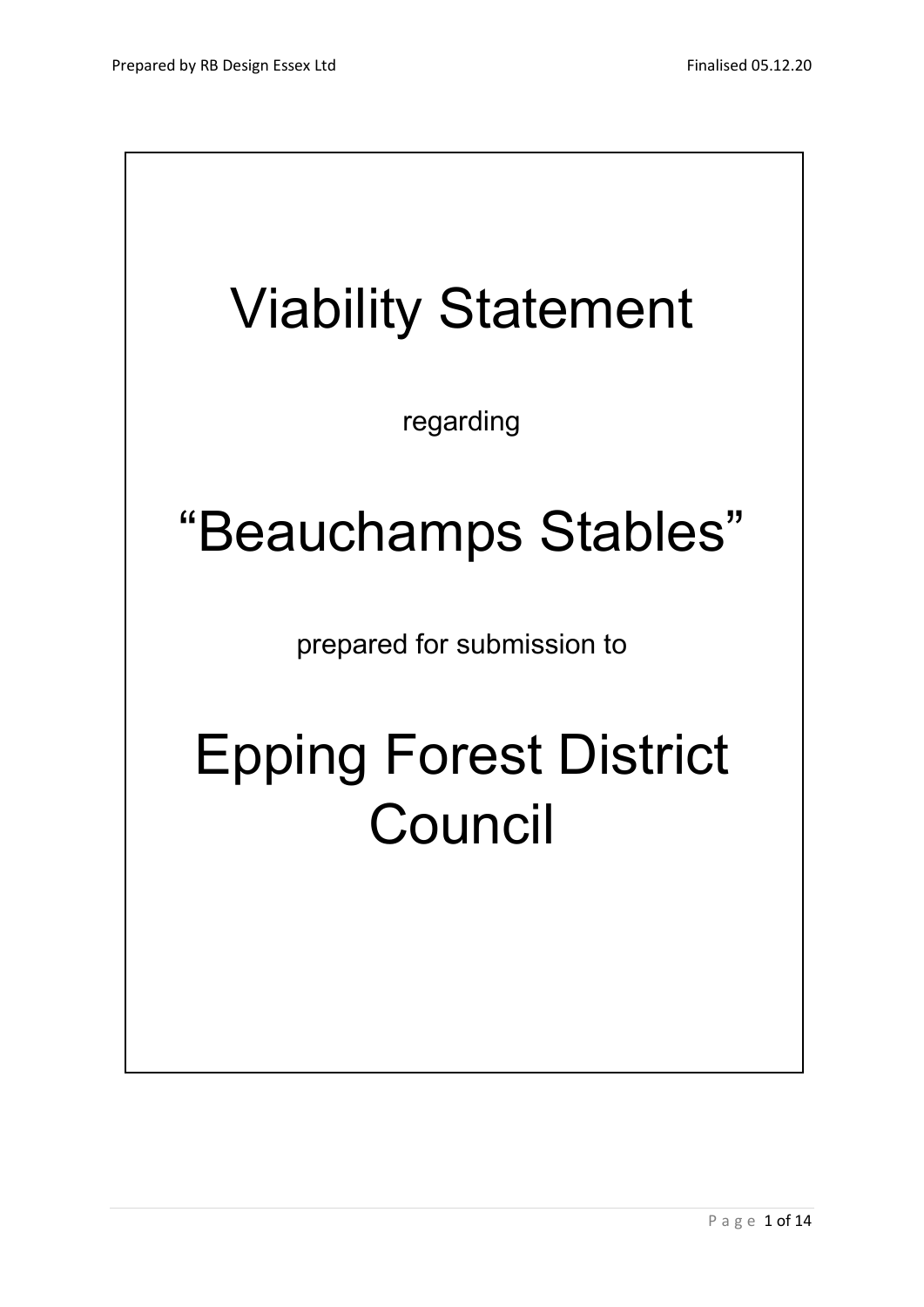### Contents Page

- 1.0 Viability Introduction
- 2.0 Summary of "Listening Out" requirements
- 3.0 Overview of Mobile Homes requirement … living on site for care of horses.
- 4.0 Front Paddock Location
- 5.0 Alternate locations
- 6.0 Substantiation for three mobile homes
- 7.0 Viability Information Introduction of job roles
- 8.0 Changing times due to Covid 19
- 9.0 Viability of House Rental
- 10.0 Rescue Centre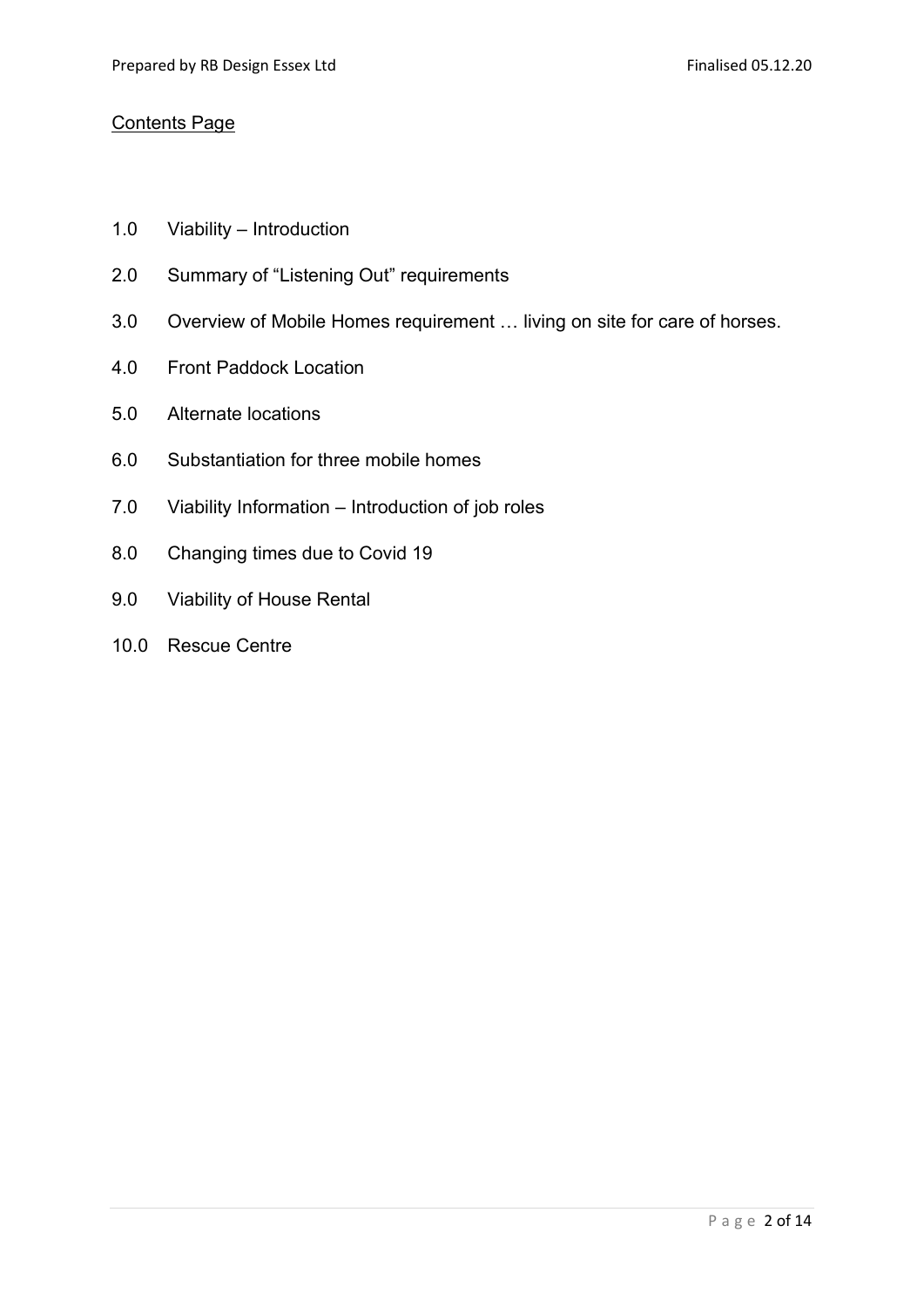### 1.0 Viability – Introduction

The introduction expands on the questions raised from the committee meeting on  $8<sup>th</sup>$ July 2020, whereupon committee disputed the need for a close proximity mobile home to the stables.

The first question raised from the committee was effectively why were the mobile homes sought to be located at the front of the site?

Quite simply, if permission is not forthcoming for the mobile homes located in the front paddock opposite the stables and near to the farm entrance, the horses and ponies will be at risk from several health conditions, which typically occur overnight.

As a consequence, we think there is a mismatch of requirement for close proximity care for the horses and planning laws / limitations.

We have tried to negotiate on behalf of the Stables tenants, to establish whether one mobile home would receive permission at the front. This is also not going to get permission it seems from negotiations with the planners.

SO, LET IT BE KNOWN that the planners are putting at risk the health and life (death) of the horses.

Horses are of course herbivores and require constant small amounts of grazing / hay / feed. They have delicately poised digestive systems, which can often go lead to health complications overnight if unwatched.

Generally, if the dwelling, in this case a mobile home, is within close proximity to the horses, a restlessness nature will alert the human occupier to the general upset of the horse. From then on, being within earshot and close proximity to the stables, is paramount.

Often horse proprietors will keep the window ajar at night, to avoid the horse incurring serious health problems the next day.

Without knowing, the planners have put the horses lives at risk by wishing to locate the mobile homes to the rear of the farm.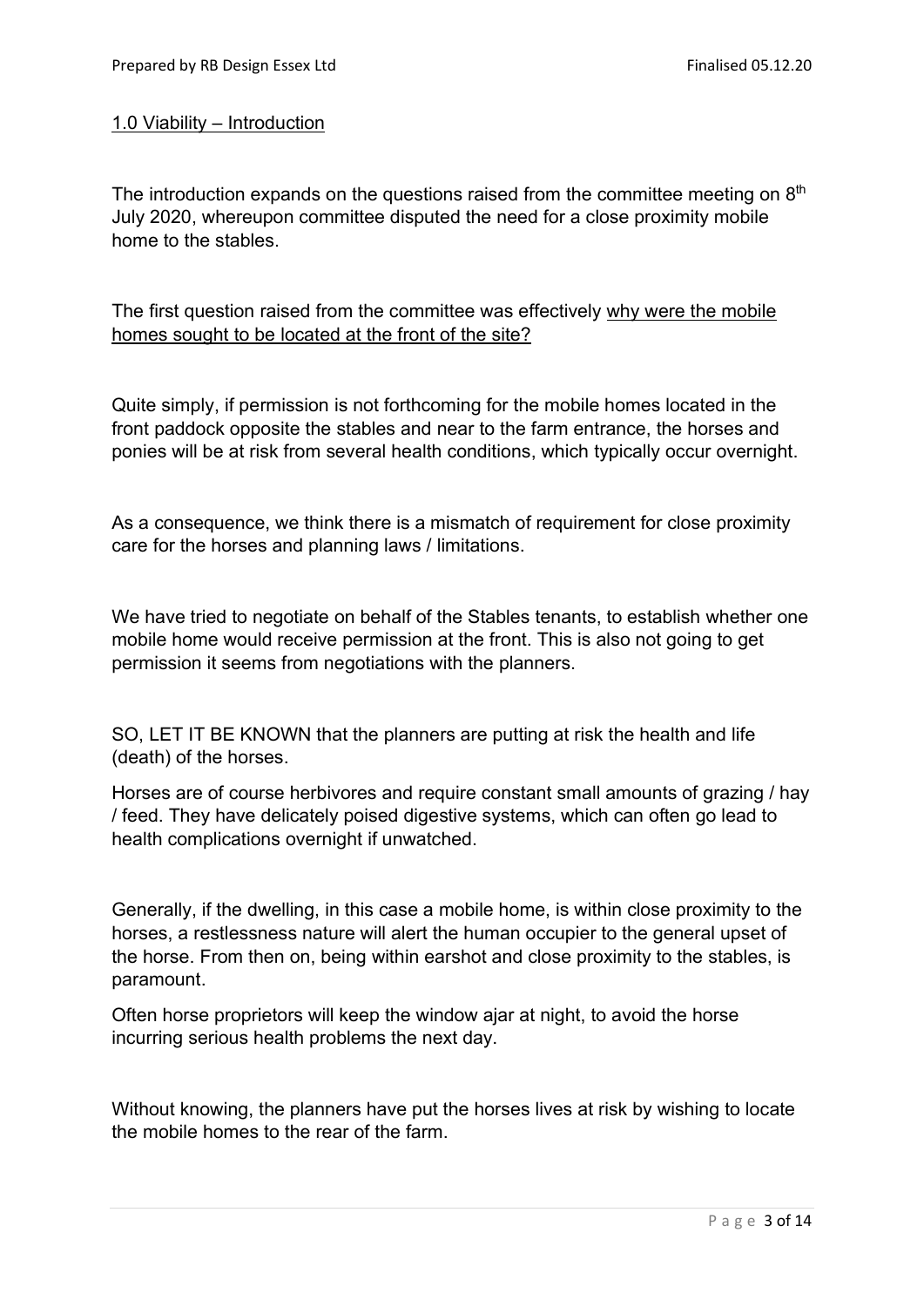### 2.0 Summary of "Listening Out" requirements

Listed below are the health conditions under which, close proximity listening is essential.

### Mobile home within "listening out" distance of the Livery Yard

- Sleeping with a window open.
- Listening out for when a horse is CAST... this is when the horse gets trapped against a wall and can't recover to standing. The horse will be audibly distressed.
- COLIC regular ten minutes walks around the yard.
- BIRTHING looking after the mother.
- RESCUE horses that have suffered neglect… i.e: they need tending to overnight.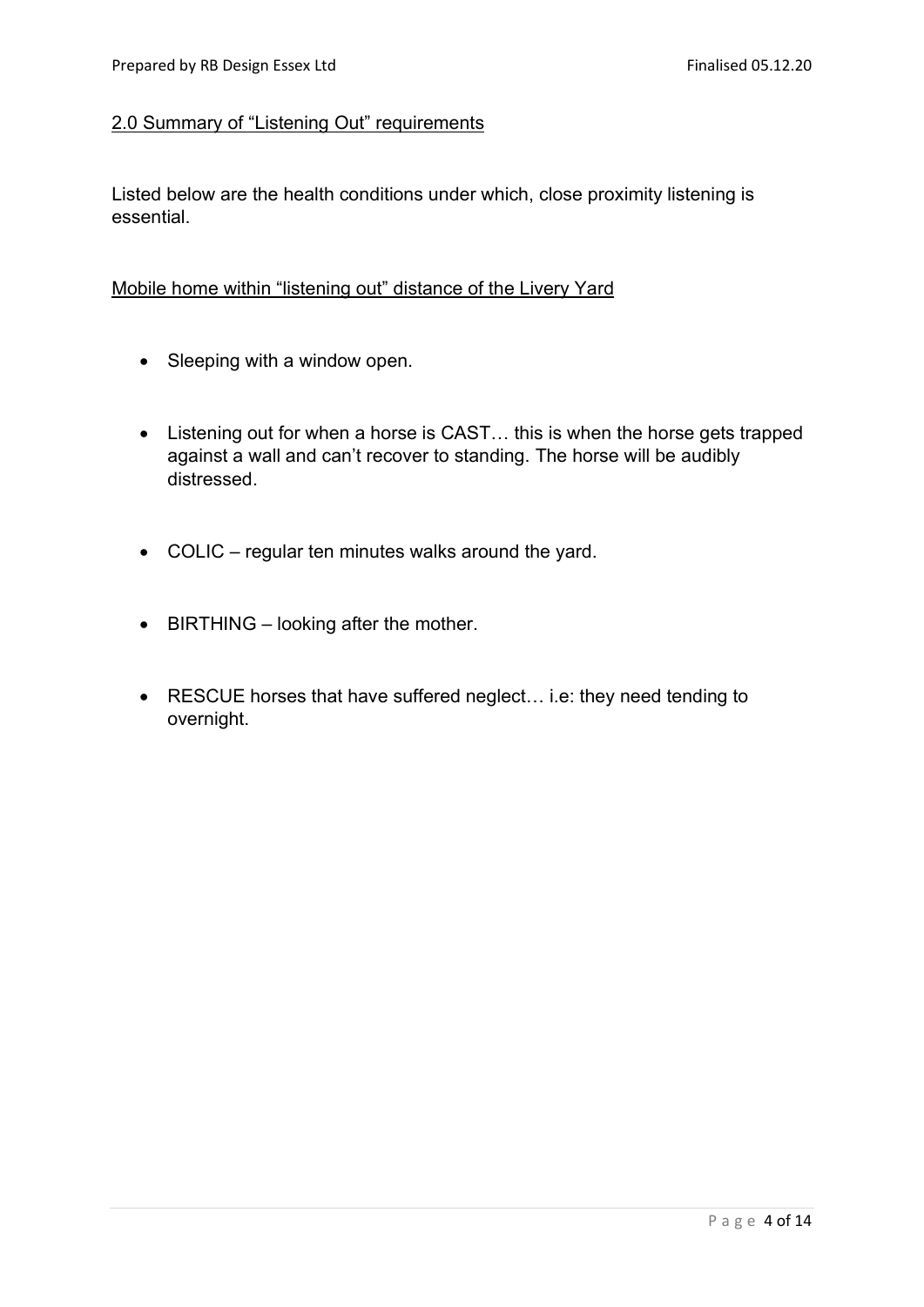# 3.0 Overview of Mobile Homes requirement … living on site for care of horses.

Horses and ponies require constant maintenance of care throughout the day.

First thing in the winter, after the morning feed is changing up rugs on the horse prior to turn out.

The stable is then mucked out, which can typically last approximately 30 minutes (plus).

An overnight rug is typically very different to a turnout rug.

There is constant maintenance of water levels in the field buckets and making sure the horse hasn't stepped into or turned over the bucket.

Therefore, a constant half hour checking procedure of the turnout / grazing is often required.

The list of duties goes on and on…. Here is a copy of a typical price list from a livery yard (with prices removed) to give you a good idea of what is involved.

| <b>SERVICE</b>             |
|----------------------------|
|                            |
| <b>Turn Out</b>            |
|                            |
| Bring In                   |
|                            |
| Water                      |
|                            |
| Rug change                 |
| Pick Out feet              |
| Feed - Haynet - Morning    |
|                            |
| Feed - Haynet - Lunch      |
|                            |
| Feed - Haynet - Afternoon  |
| Feed Supplements - Evening |
| Muck Out                   |
| Wash Legs                  |
|                            |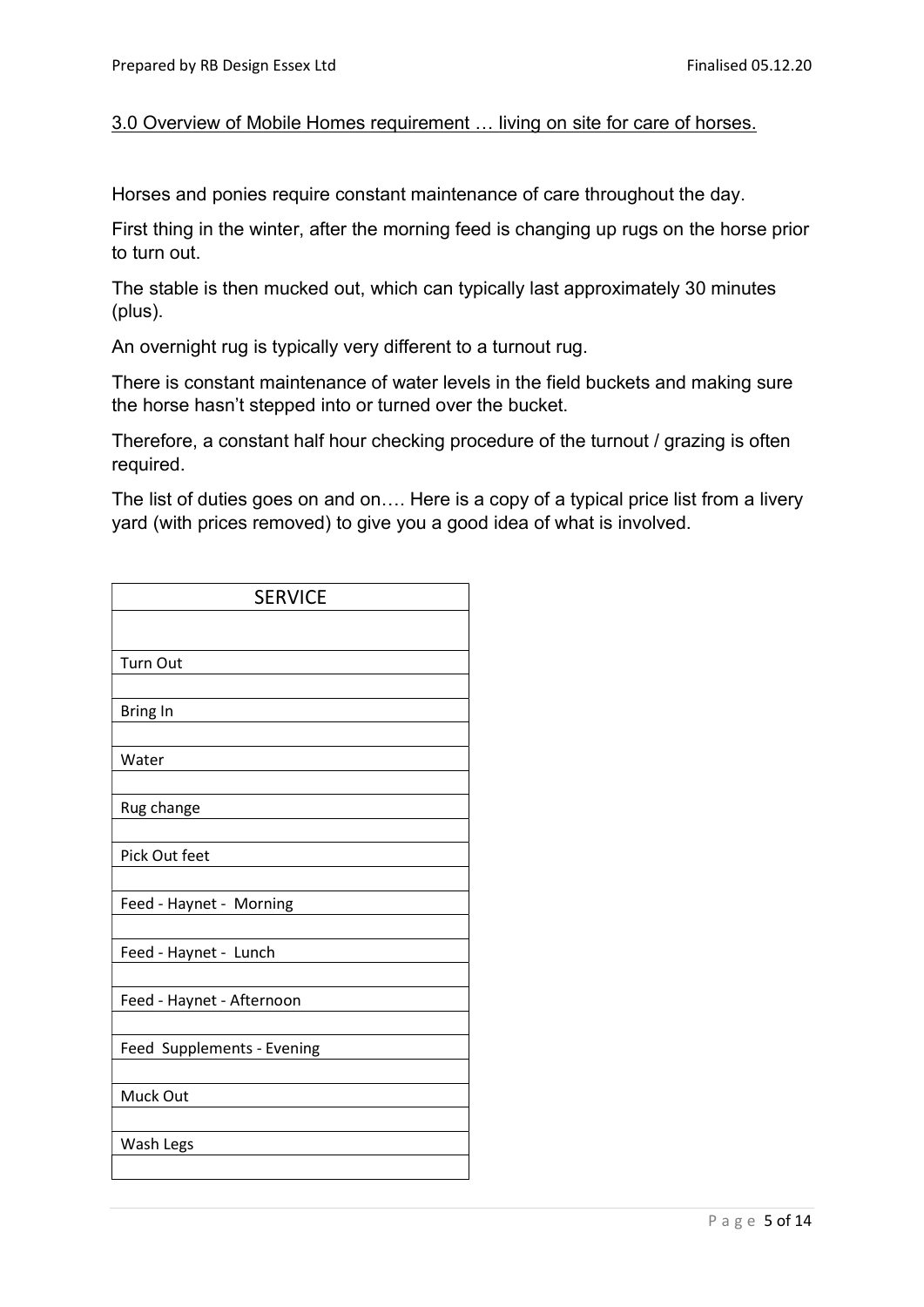Lunge - 25 mins

Riding - Arena - 45 minutes

Riding - Hacking - 1 hour

7 day Exercise package - Hacking x2 & Arena x2

Individual day livery

5 Day Full livery

Holiday full livery

Weekend livery

Poo pick paddock

Wheelbarrow emptying charge (if left overnight)

Living Out Service - hay bale + water twice daily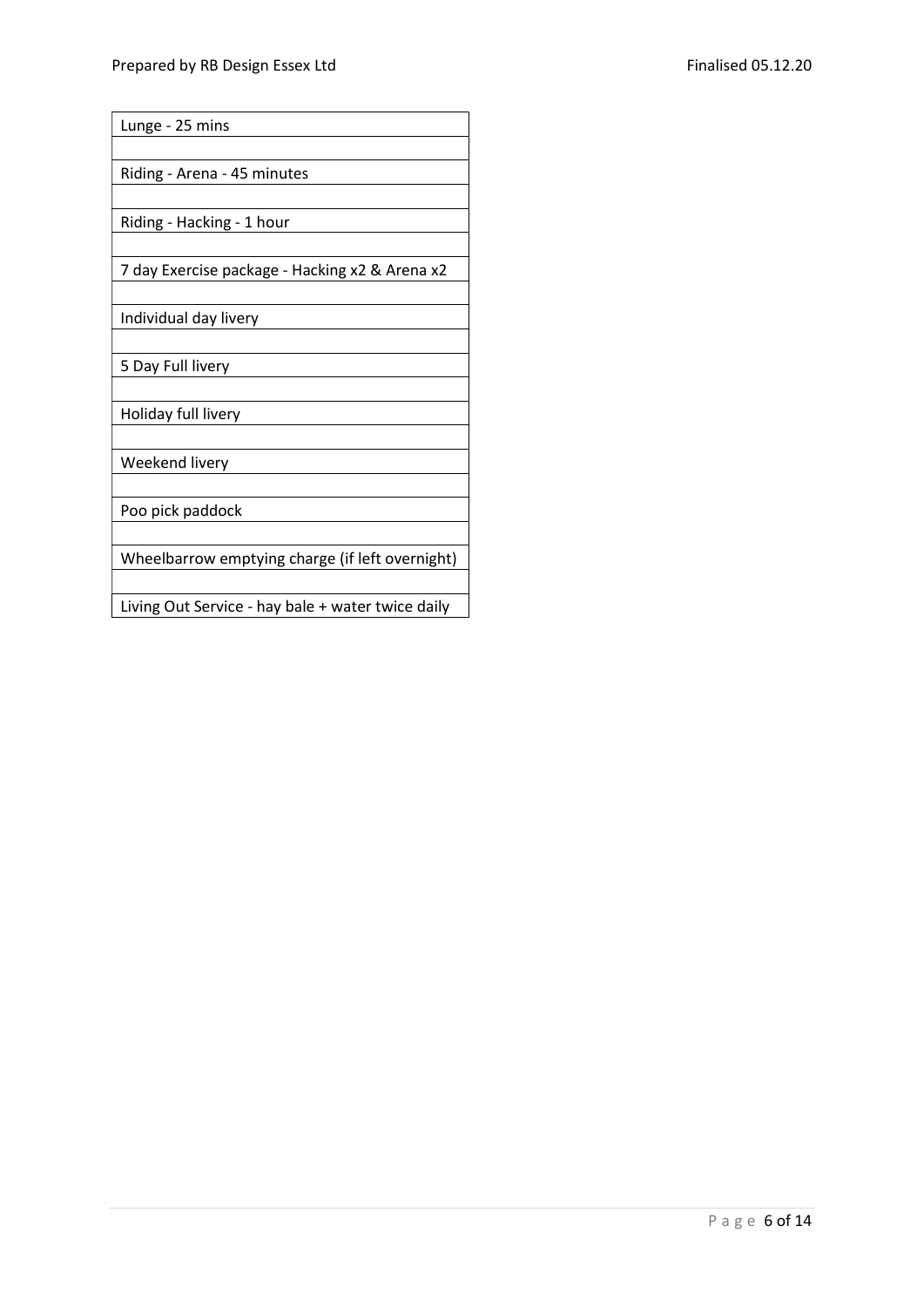## 4.0 Front Paddock Location

- Screening to front and all 4 sides.
- See photographs of a 360 view of the front paddock.
- Consider if **care of horses** outweighs any loss of visual amenity to neighbours.
- The mobile would not be viewable from the road.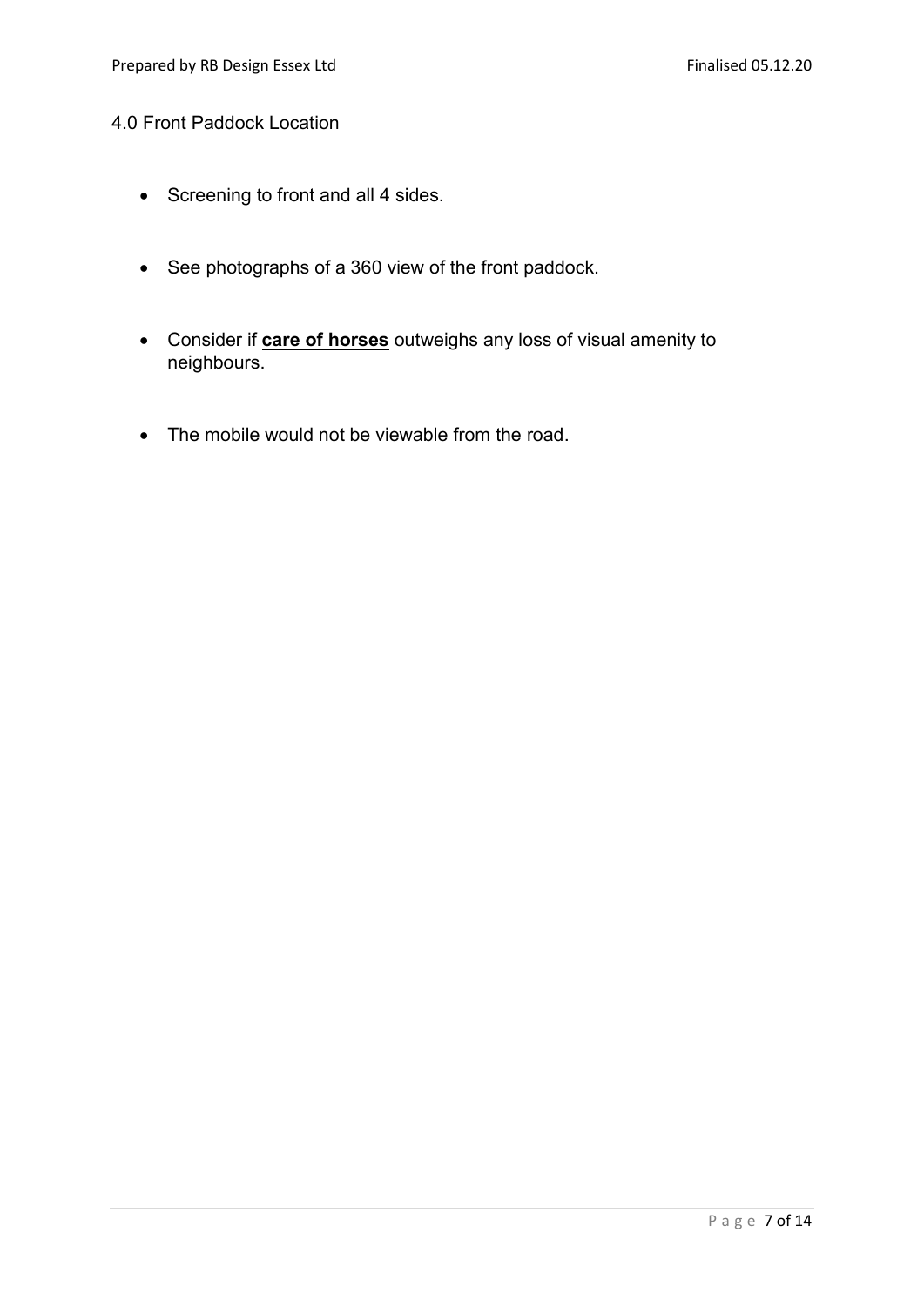# 5.0 Alternate Locations

## NOTE:

Alternate locations have been suggested by the planners and drawings have been requested in advance of the initial application, which then unknowingly to us, were put forward and featured in the presentation to the Committee in July 2020.

These are definitely not as focussed on primary care of the horses as the front paddock.

Whilst we do appreciate the local houses are in proximity to the yard, the lack of primary care to the horses within this planning led application, does concern us until we (including all stable Managers / staff) are overwrought with worry for the horses.

Its has been suggested that the mobile home be located at the rear.

We have pointed out the safety and health of the horses and therefore none of us sanction the suggestion of placing the mobile homes to the rear one little bit.

It is sincerely the wrong decision to make, in respect of the lives of the horses.

Nevertheless, it seems the only option available to the farm in complying with planning.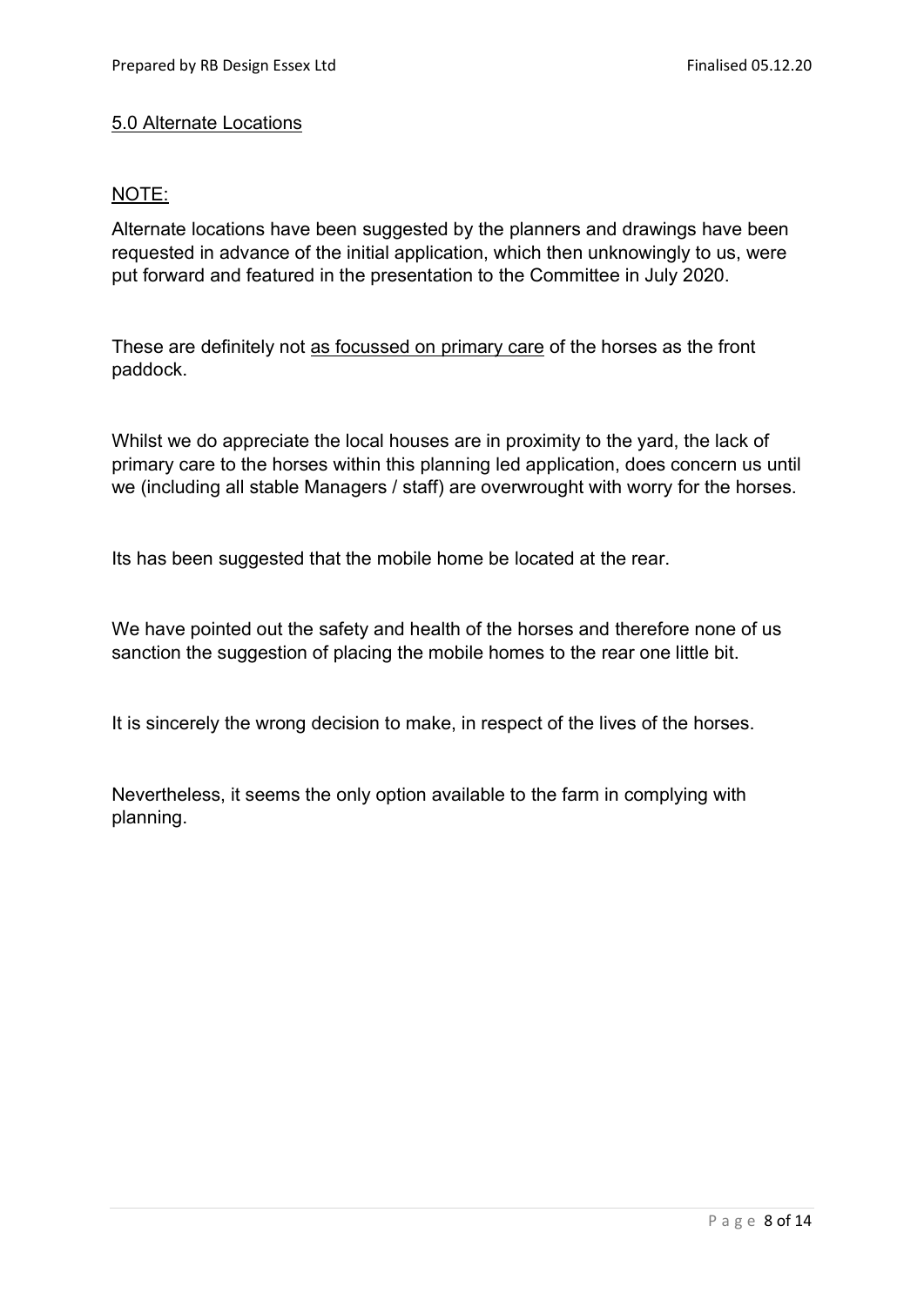### 6.0 Substantiation for the reason for three mobile homes

### Yard as Success Story

Up until 2<sup>nd</sup> November 2020, the stable yard was very successful and has been full or very close to capacity. IE all 18 useable stables have been full at points this year.

The only reason it is now not viable during the winter 2020 and spring 2021 is due to significant on-site flooding in the flood plain of the River Roding.

The flooding has brought with it, the growth of moss and mycotoxins on the top layer of topsoil.

The land now has now to be treated to prevent the harmful mycotoxins getting into the liver of the horses, which it has already started to do.

Luckily, the proprietors have spotted this early and have called out the vets asap to prevent further liver damage to the horses.

### IMPORTANT:

The mycotoxins are, it seems, present in all grazing areas of the grassland fields, or have to be treated so initially… until further detailed analysis can be carried out.

We have therefore taken the unprecedented approach of allowing a section of farmland around the farmstead to seed and grow as grass.

It was sown after good, positive chats with the planners about the requirement for extra grazing. So knowing that permission is likely to be forthcoming.

August to October 2020: We have now been in more recent talks with the planners to generate more grazing, closer to the farmstead and at a better distance and height from the river. This field is Barn field and will be subject to another, separate application.

#### Recovery from the Mycotoxins

However, this aside, the yard is gradually recovering and hopefully in the last Spring / Summer more grazing will become available.

Please also see "8.0 Changing times due to Covid".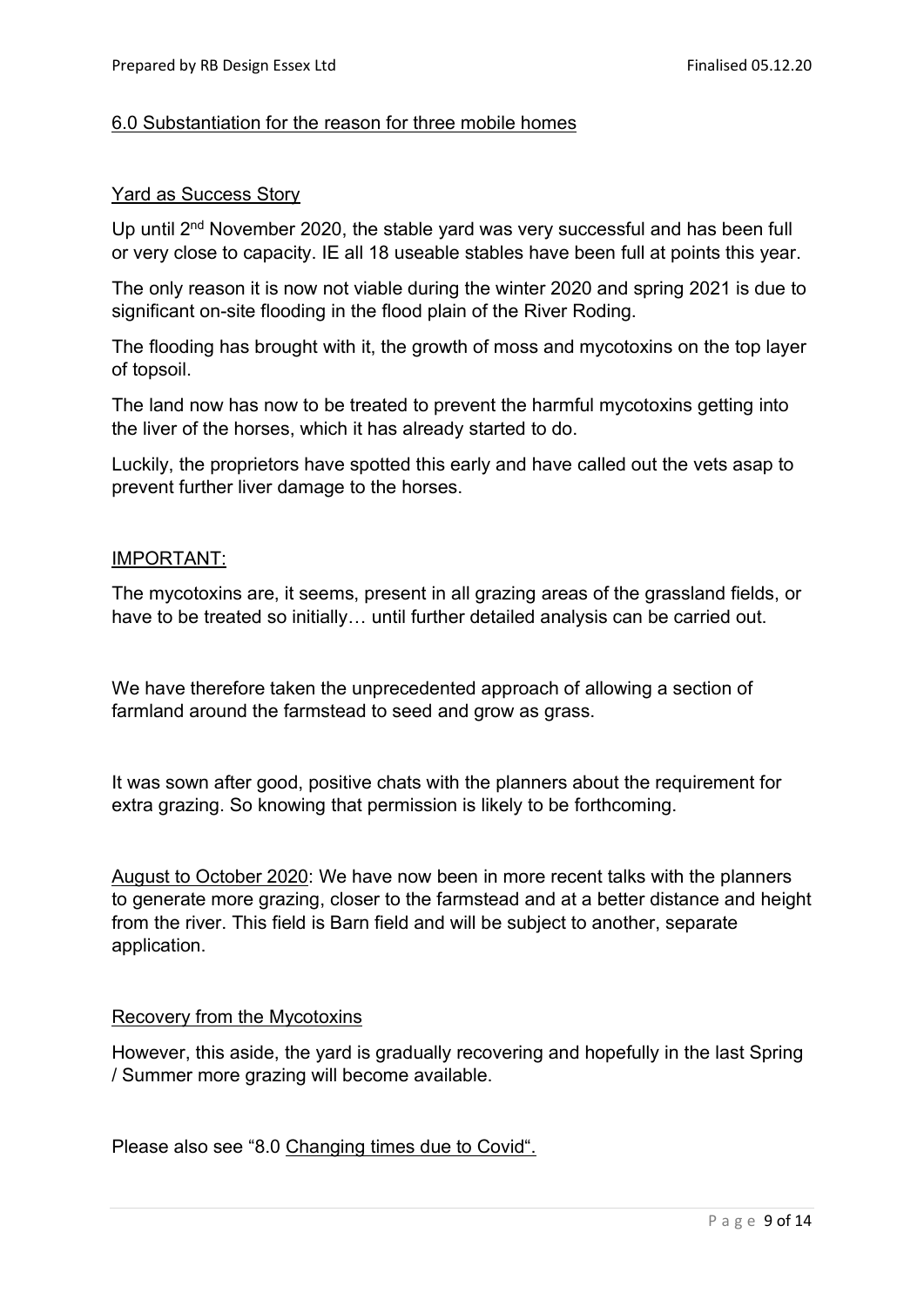## 7.0 Viability Information – Introduction of job roles

### Stables Proprietors Managers – "Beauchamps Stables":

- The Manager ensures the day to day smooth running of the Stables.
- Manager: keeping records / preparing specific specialist morning feeds / administering medication / providing instructions to others / organisation of vet inspections / re-habilitating rescue horses.
- Manager: Listens out in the night to ensure a horse doesn't get cast for too long (as this can lead to death). Attending to the horses overnight at times between when the yard inspector is resting.
- Reserve Manager / Groom: general daily duties turning out and bringing in.
- Reserve Manager / Groom : Brushing, clipping, cleaning out feet, hosing down and helping the livery clients with their horses. Changing rugs.
- Reserve Manager / Groom: preparation for shows.

### Weekday Security - Paddock and Yard Inspector:

- Carries out regular inspections of the paddocks throughout the late evening, night and early morning.
- Horses are out all night overnight during the summer and this person's job is essential for the overnight security of the horses.
- Yard inspections are carried out regularly overnight.

The council can then be reminded that this person patrols the farmstead at night (from about 10pm to 2am) and again in the early morning (up to 6am), noting any changes to directly to the stable Proprietor verbally in the morning or via text message.

#### Maintenance Manager and Weekend Security:

- Maintenance of Stable-yard interiors, the yard and ancillary spaces, bedding stores.
- Maintenance of hedges, trees and fencing within the paddocks approx. 30 acres.

The person carrying out these duties serves also as weekend security for the farm, whilst he performs his major role as maintenance manager for the livery yard during the week. He does the covering job of weekend security for the whole farm, especially when the Weekday Security is at a part time job during a weekend. He has previous experience elsewhere.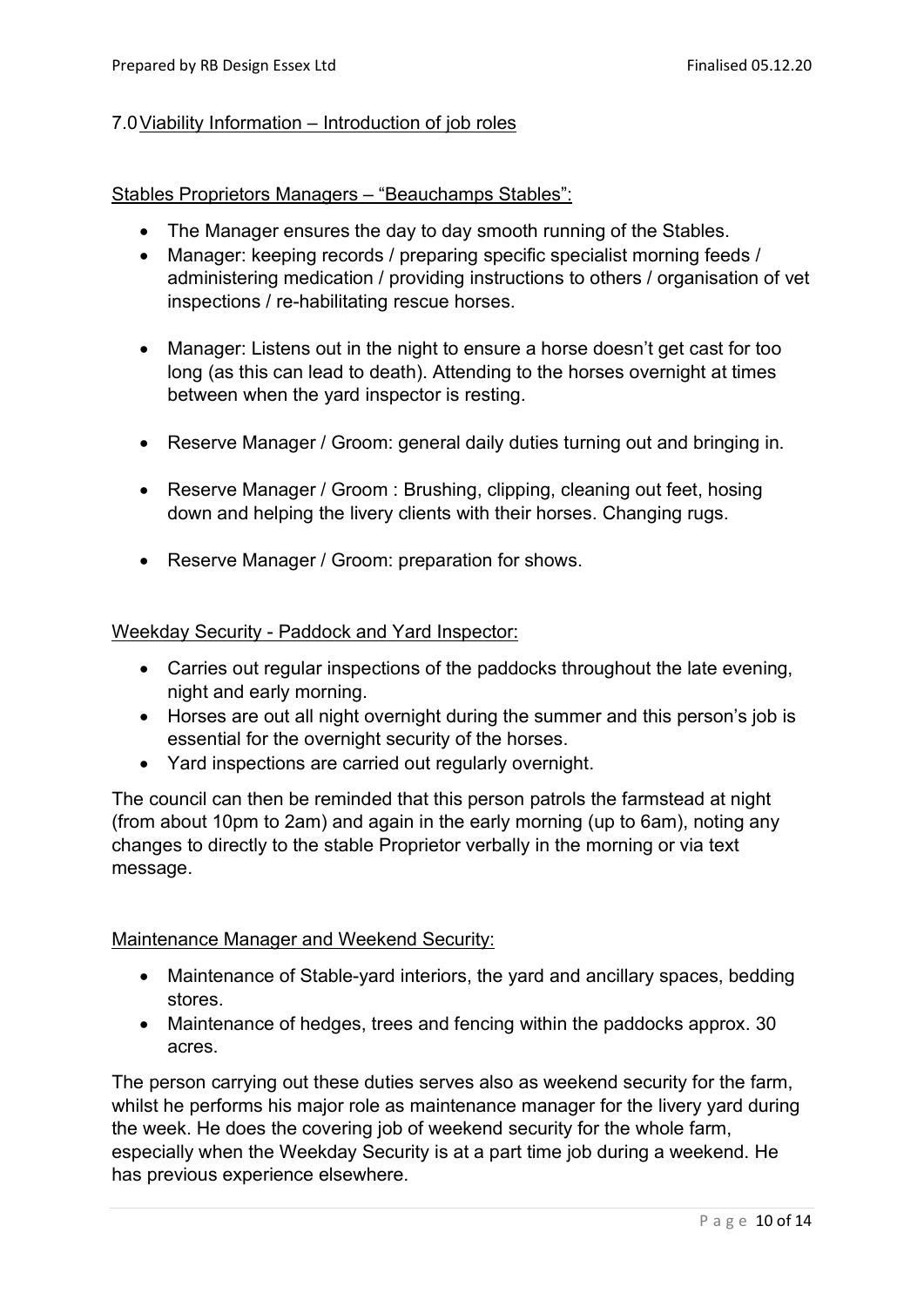The Stables Proprietors themselves form the two-person team, whom previously worked for the farm and now rent the yard indirectly from the "superior" landlady whom is the sole owner of the farm and farmhouse, all of which is overseen via a management company, Elms Farm Services Ltd.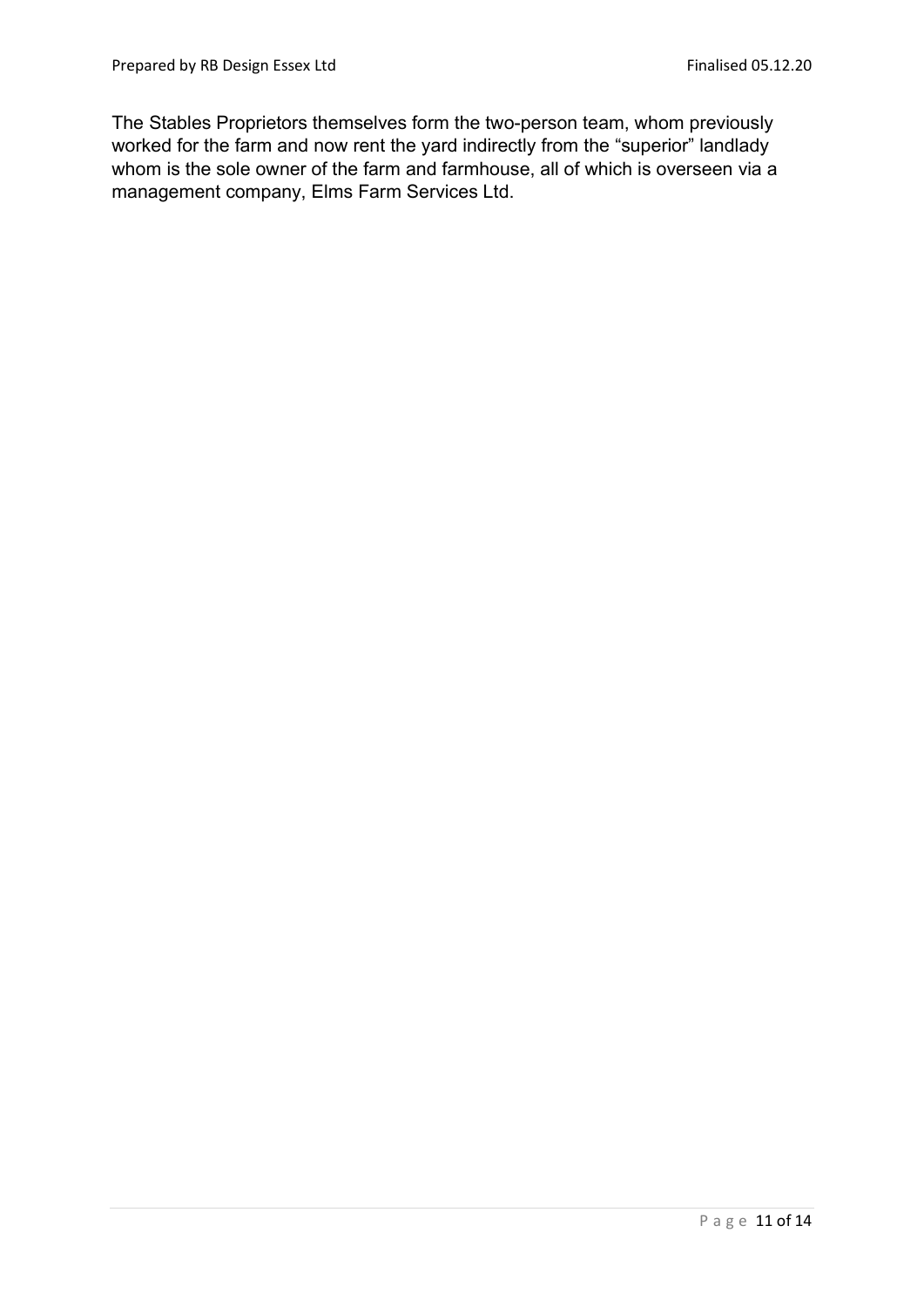### 8.0 Changing times due to Covid

Recently 5 horses and owners left during the first and more in the second lockdown.

Owners are seeking close contact with their horses during the lockdown periods have decided to leave yards and many will "private rent" grazing in order to do so.

The phenomenon will outstrip livery yards' futures in the short term and possibly the long term.

So, in essence, people left to be closer to home during lockdown… as Elms Stable yard had to go into a lockdown state for three months.

Also, the yard suffered the passing of some older retired horses recently, hence the numbers of occupied stables have dropped. The proprietors, it seems, are now buying, backing and breaking a limited number of horses, as a way of generating a more diverse income.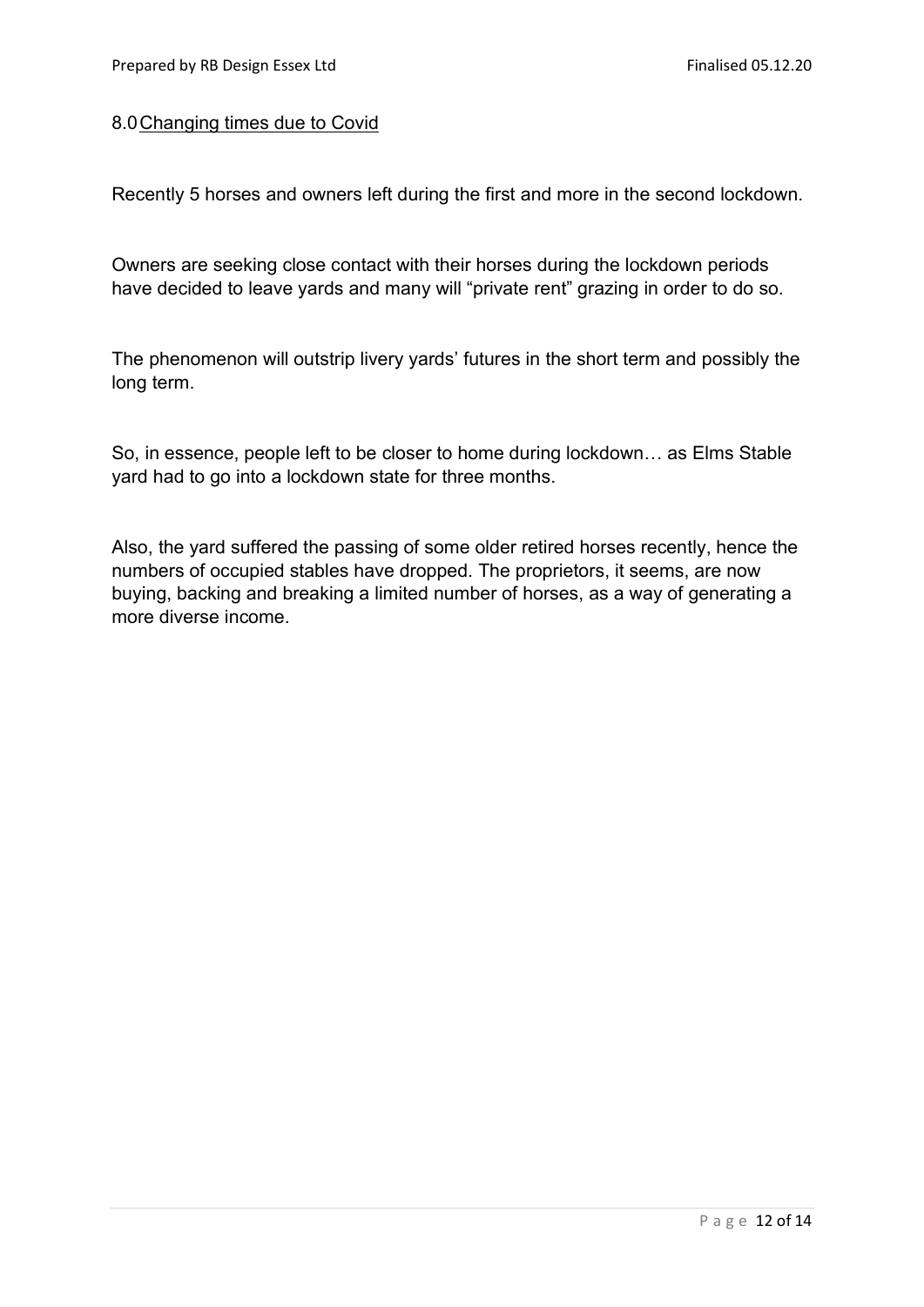## 9.0 Viability of House rental

## Q: why don't the livery yard rent the 6 bedroomed Farmhouse after renovation

Due to the market rent and banks / lenders requirements dictating the future rent value of the house, it is most definitely financially unviable for the livery yard proprietors / managers / grooms and the like, to rent the grade 2 listed house.

It is also not feasible for the collective managers of the livery yard i.e.: all 4 occupants of the mobile homes together as an HMO. This would generate about £1200pcm which, falls way short of mortgage / rent requirements and therefore not financially viable at half the market rent. It would also not be fair to force the managers to share bathrooms, kitchens and the like…. I.e. to live together.

## Outbuilding conversions

New Rentals of outbuildings will be much less due to the buildings being conversions via the landlords which will maintain a better overall balance financially. The money lent will therefore require smaller returns and smaller units that generate modest rents typically at £400pcm each.